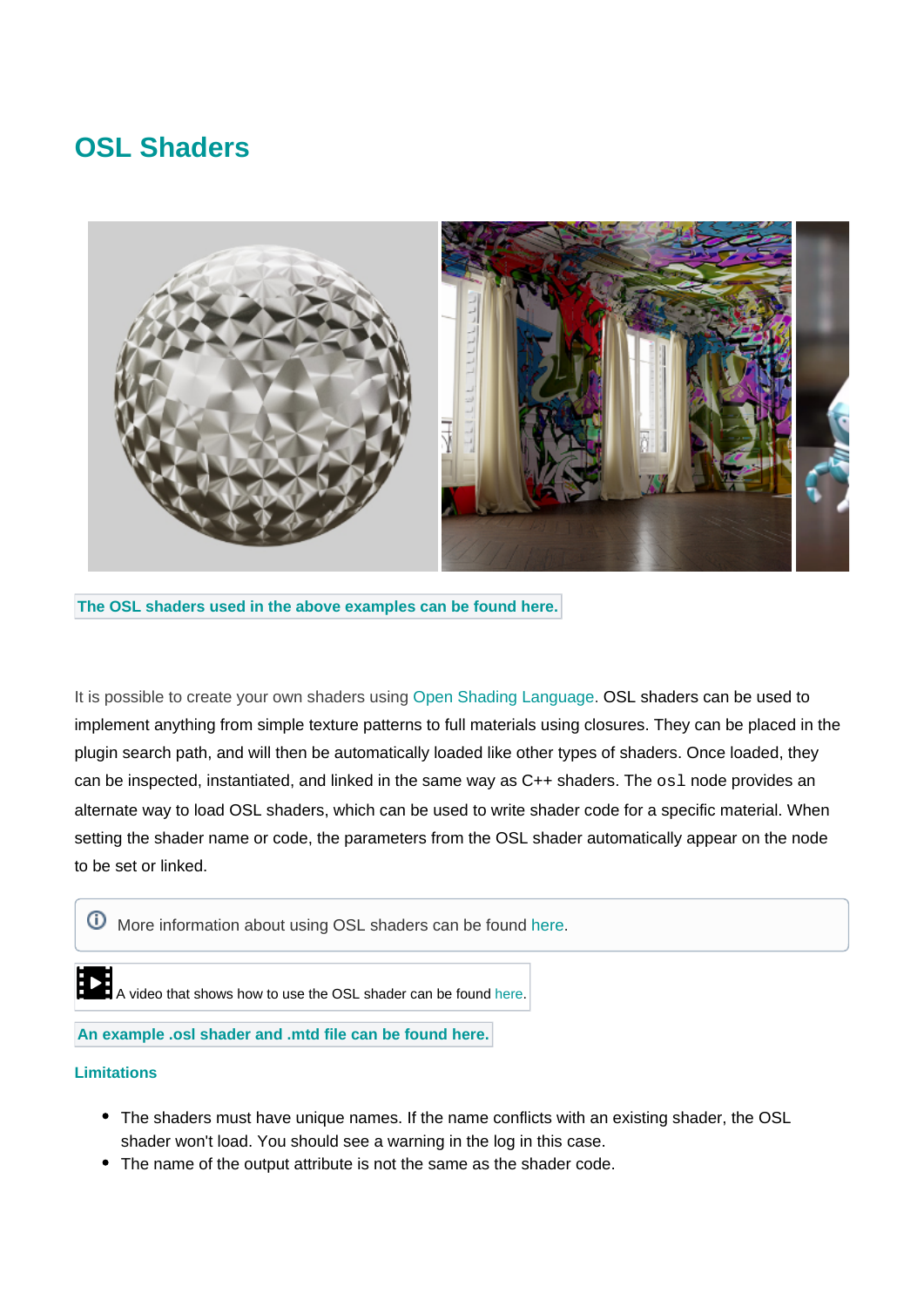- Unable to do #includes in OSL shader code.
- No support for exposing input attributes of type Array and Matrix.

### **Multiple Outputs**

Shader outputs can be linked to inputs of other shader nodes in an [.ass](https://docs.arnoldrenderer.com/pages/viewpage.action?pageId=8391141) file or programmatically via the [AiNodeLinkOutput\(\)](https://docs.arnoldrenderer.com/api/arnold-6.2.1.1/group__ai__nodes.html#gae72e639812bd02840e606c7ff82c397d) function by optionally specifying which output is desired when linking. When no output is specified, the node's default output parameter will be chosen, preserving Arnold's existing behavior. Standard OSL language rules apply when specifying multiple OSL shader outputs. An example OSL shader with three color outputs could look like the following snippet and each output could be connected separately :

| shader test shader |                                          |
|--------------------|------------------------------------------|
|                    |                                          |
|                    | output color result = $color(1, 1, 1)$ , |
|                    | output color good = $color(0, 0, 1)$ ,   |
|                    | output color bad = $color(1, 0, 0)$      |
|                    |                                          |
|                    |                                          |
|                    |                                          |
|                    |                                          |

**An example .ass file using multiple outputs can be downloaded [here](https://docs.arnoldrenderer.com/download/attachments/81726019/example_shader.ass?version=1&modificationDate=1634215098000&api=v2).**



**OSL shader using multiple shader outputs**

## **[Installation](http://support.solidangle.com/#Installation)**

Just like any other third-party shader libraries, OSL shaders placed in the shader search path are automatically registered as Arnold shader nodes. The OSL shader parameters are converted to Arnold parameters. Once loaded, they can be inspected, instantiated and linked in the same way as C++ shaders.

To render OSL shaders directly with Arnold, you must do the following:

• Put the OSL shader (.osl and .mtd) in a folder, and set ARNOLD\_PLUGIN\_PATH to point to this folder. For example: